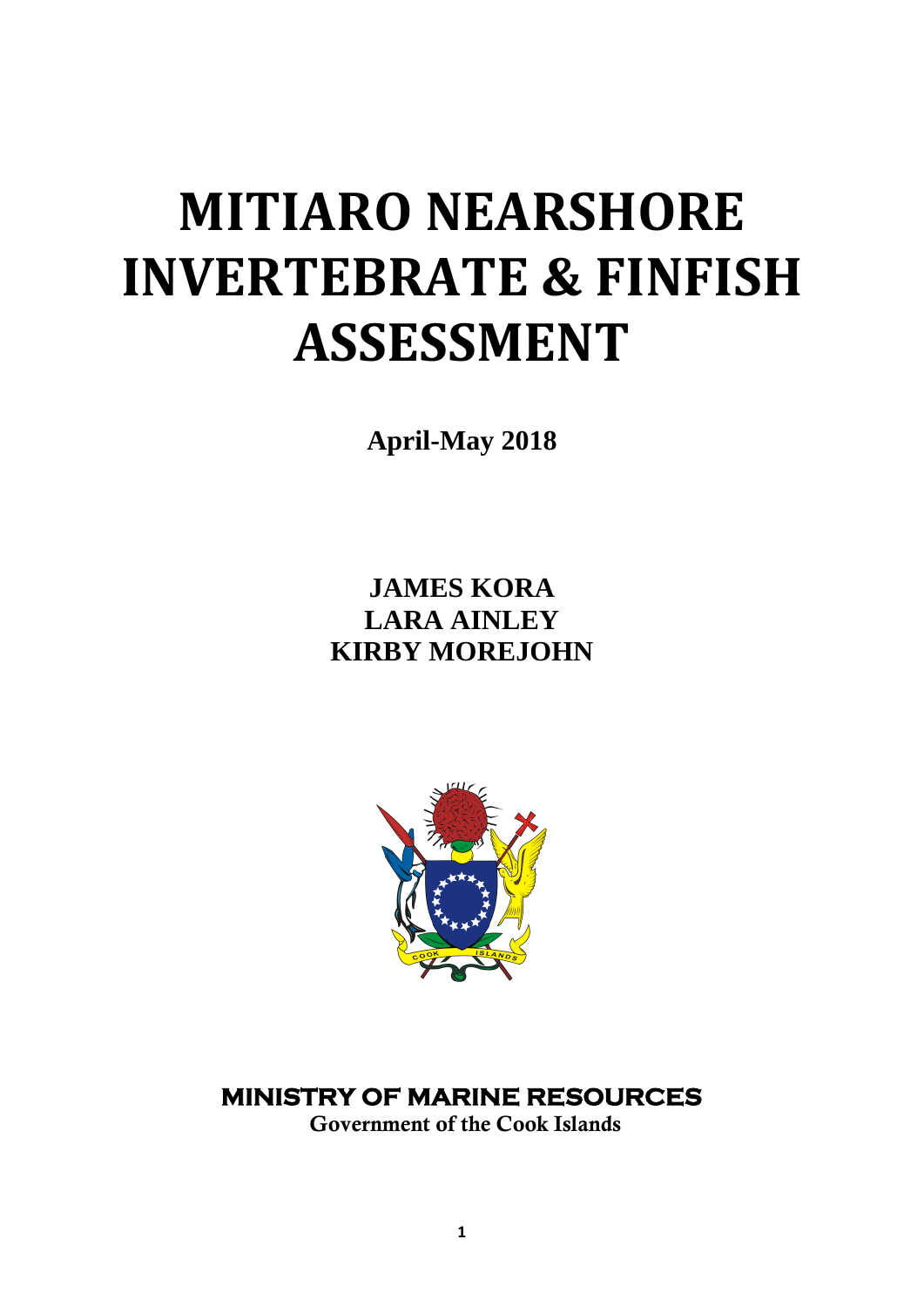

This report was funded under the 'Ridge to Reef' project and was implemented by Cook Islands Government (Ministry of Marine Resources).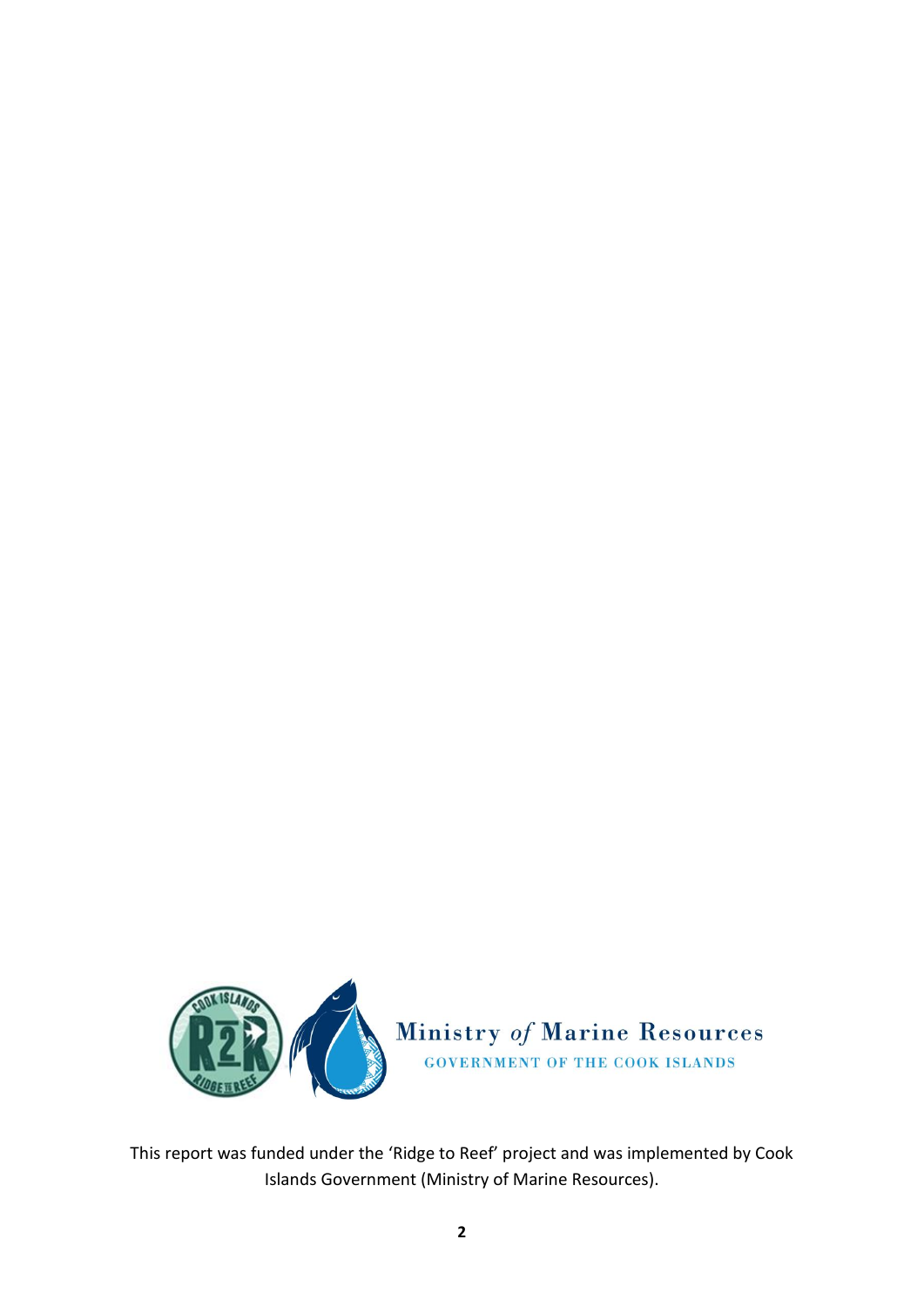# **Table of Contents**

# <span id="page-2-0"></span>**1. PROJECT BACKGROUND**

Biodiversity of coastal and marine ecosystems in the Cook Islands is critical to the health and well-being of local communities, often for the provision of natural resources, food, shelter, medicine and cultural traditions. Island geography ranges from the high island of Rarotonga and raised coral atolls of Atiu, Mauke, Mangaia and Mitiaro with shallow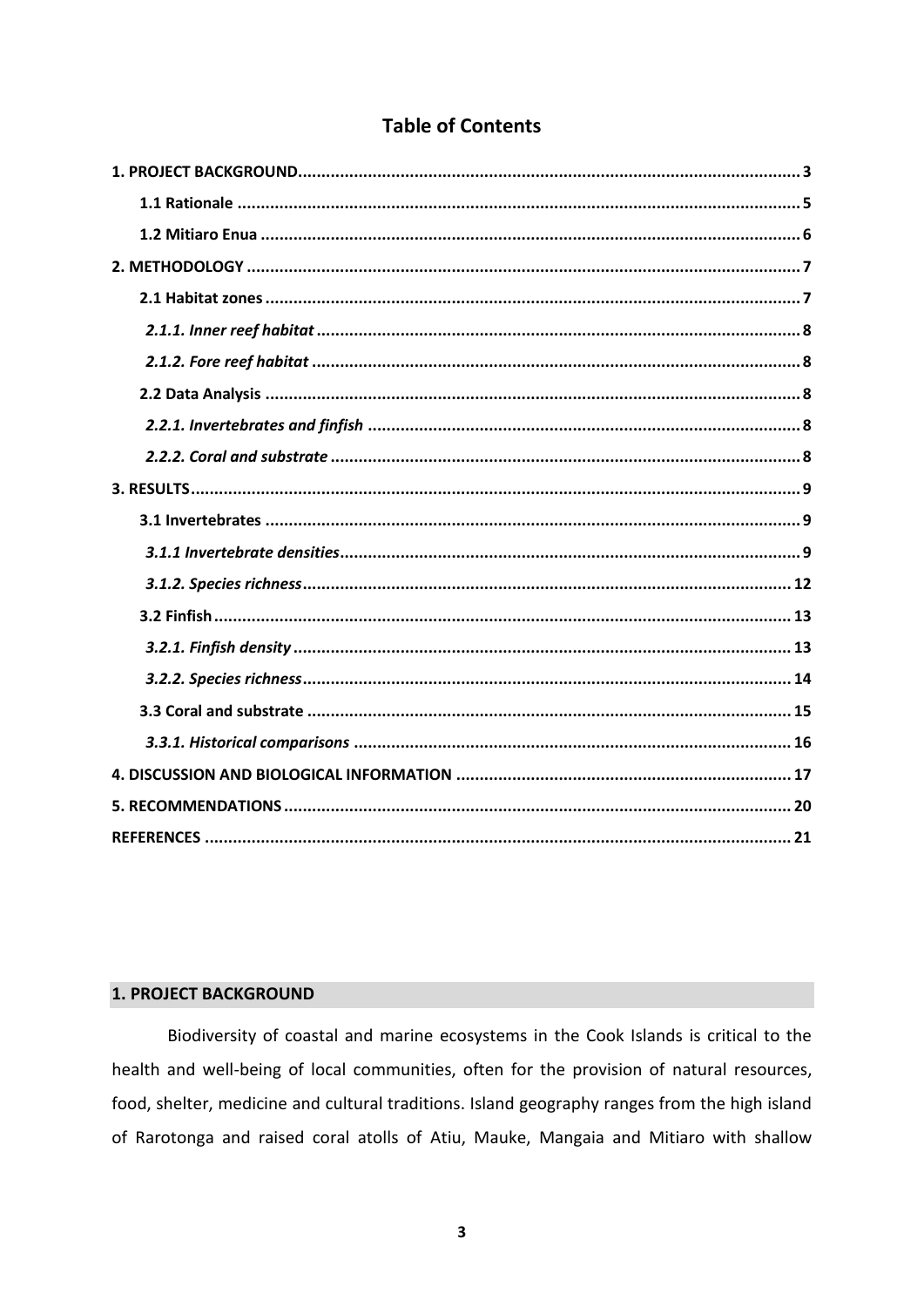lagoons and fringing reefs; to atolls such as Aitutaki and Manuae which are characterized by large, deep lagoons and minimal terrestrial areas encircled by coral reefs.

The use of marine resources in the Cook Islands is concentrated within the coastal zone. Over harvesting can occur and is typically limited to a few select species. This represents a critical need to first understand the biology and ecology behind these valuable resources.

Some inshore reef fisheries are in a degraded state of health due to over-fishing, poor management practices and a lack of knowledge or awareness of such issues. Compounding the need to secure biodiversity and food resources against poorly managed fisheries is the lack of opportunities to generate household income, which leads to increased dependence on subsistence fisheries that cannot be easily accommodated using either traditional or formal systems.

The South Pacific is highly vulnerable to climatic influences such as the El Niño and La Niña cycles due to the underlying geography of most Pacific Island nations. The worsening of extreme climatic events in recent years reinforces the need for a targeted approach to water, land, forest and coastal management. Available scenario modelling indicates that greenhouse gas emissions will cause a temperature rise that will adversely affect coral reefs and other coastal marine ecosystems and have significant impacts on the biodiversity. Increased seawater temperatures are likely to cause increased coral bleaching, while more extreme and frequent storm events will lead to storm surges, inundation and flooding. Bodies of freshwater in the Cook Islands are extremely limited, with no large lakes or rivers. Changes in sea temperatures and currents will likely shift the patterns of occurrence of tuna species, whales and possibly the migration patterns of sea turtles on a large scale. Climate change and disaster risks also threaten livelihoods, whether based on agriculture, fisheries, forestry, tourism or trade, and in some cases local populations living on atolls will be required to relocate due to the impacts of climate change and expected sea-level rise. It is likely that climate change and the expected increase in the frequency and intensity of weather-related events (combined with changing rainfall patterns, increased temperatures and coastal erosion) will challenge food security in the Cook Islands over the next few decades.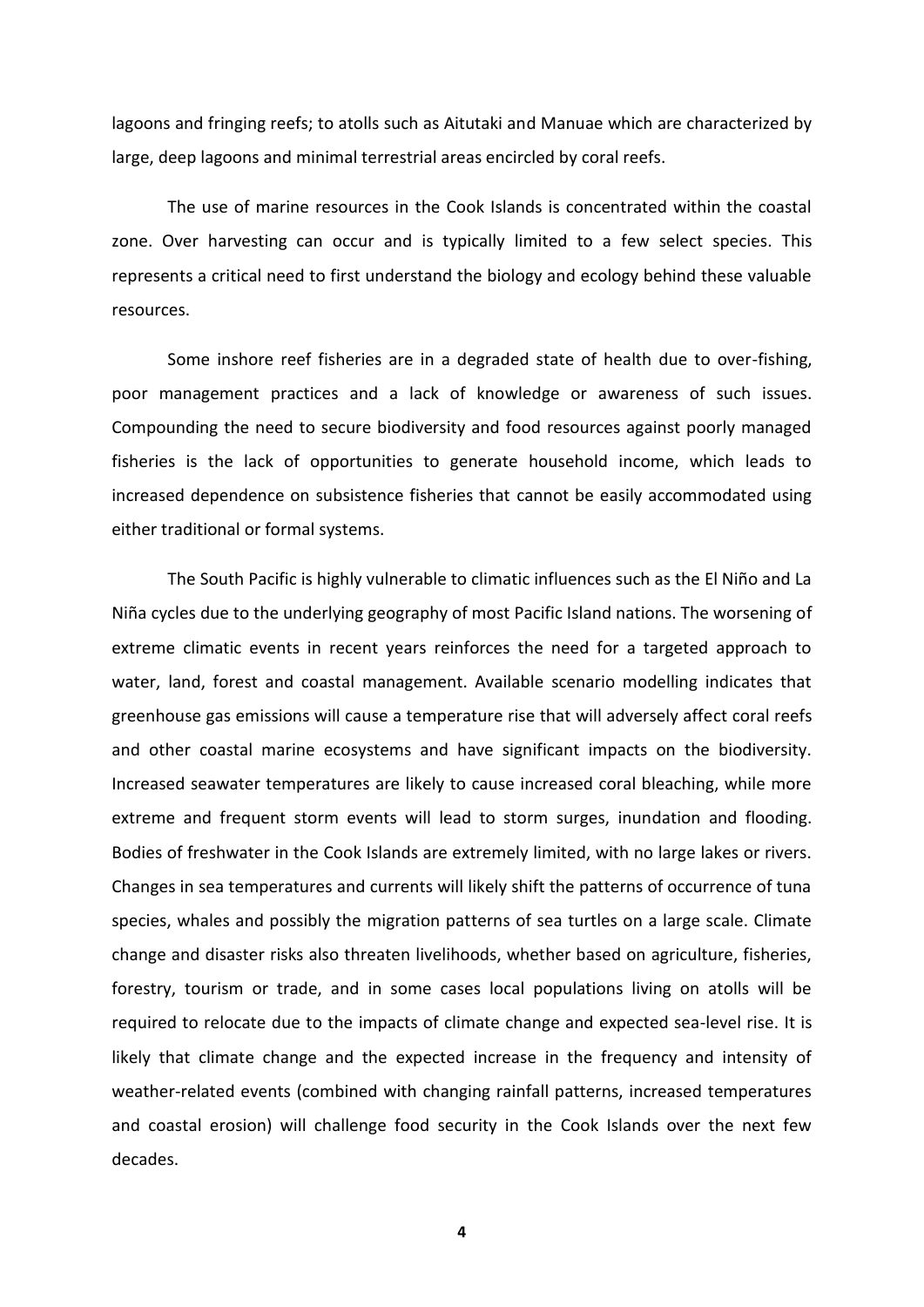Effective management of coastal and marine resources is necessary to minimize natural and human-induced impacts on the environment. Management can be directed to meet specific objectives, at both national and community levels and is of the utmost importance for the conservation of protected, endangered or highly impacted species. However, the most important factor to consider is what level of management is appropriate for both the marine resources and the communities whom depend on them. In the Cook Islands, most inshore marine resources are managed through a traditional/cultural system: *rā'ui*. *Rā'ui* is a small-scale areas designated by traditional leaders in conjunction with local communities and managed with the assistance of government. Typically *rā'ui* sites are identified for the temporary protection of a particular resource (for example, trochus). Traditional leaders may request managers monitor and assess the status of the resource and inform when areas have harvestable stock.

# <span id="page-4-0"></span>**1.1 Rationale**

Overall, research and monitoring of important marine resources in the Cook Islands is limited and patchy. Efforts to monitor and manage biodiversity in the Cook Islands have made only limited progress to date. The following marine survey forms a comprehensive baseline assessment for Mitiaro. The primary objective for this assessment was to:

- Identify areas of high abundance and diversity
- Assess the distribution and abundance of species of interest
- Note differences, if any, between regulated, non-regulated and *rā'ui* areas
- Compare current populations to historical records

This assessment will form a consistent, updated point for reference for future surveys and monitoring programs, as well as inform management regarding the ecological status and stocks of important marine resources. Our work focuses on coastal and inshore zones.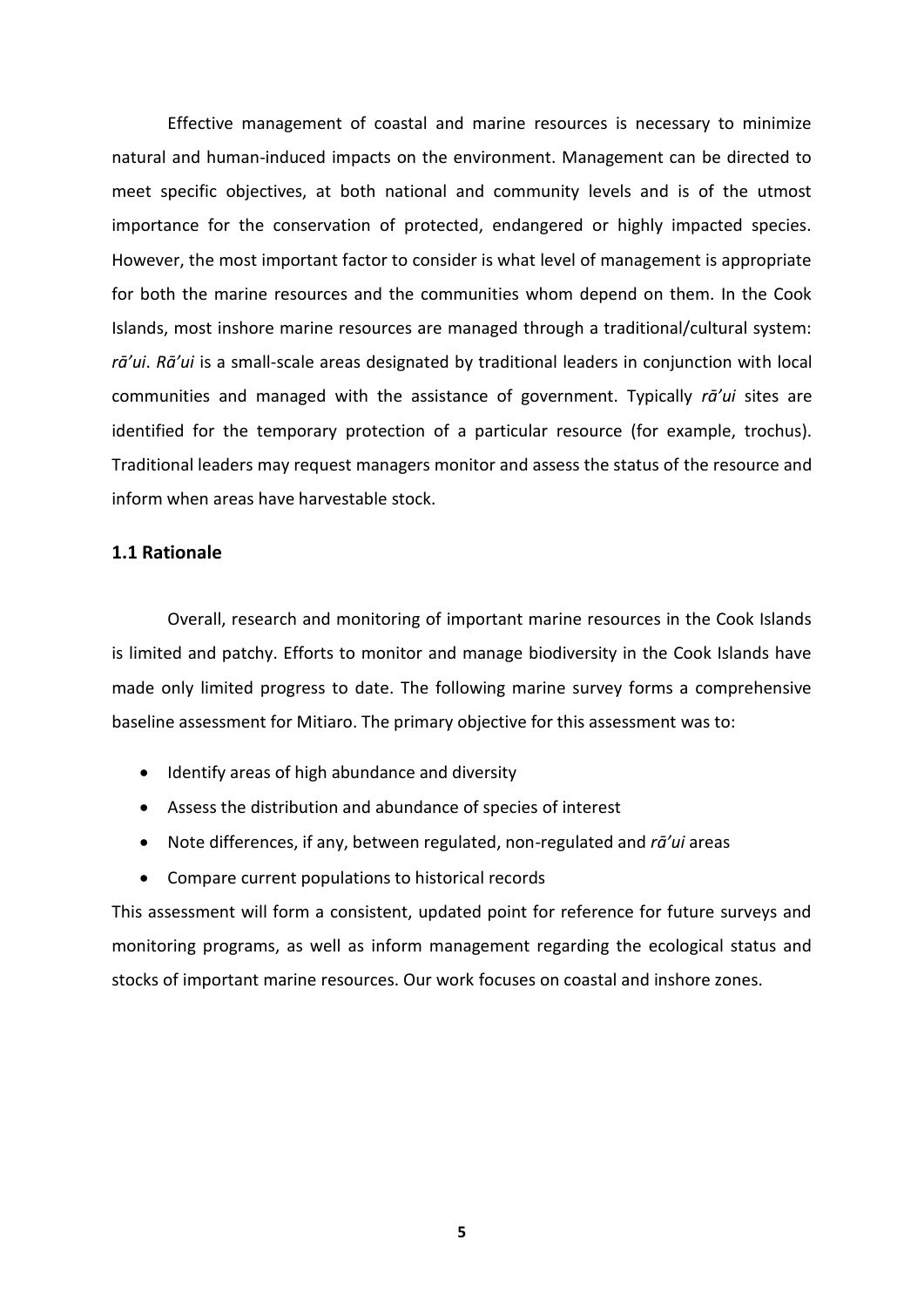#### <span id="page-5-0"></span>**1.2 Mitiaro Enua**

Mitiaro is situated at 19º 51'6'S 157º 42'1'W. Together with Atiu to the west and Mauke and Mangaia to the south, these islands are commonly referred to as *Ngaputoru*. The *Ngaputoru* group has been dated to be around 12.3 million years old and undertook a period of tectonic uplift during the eruption of the capital island Rarotonga, approximately 230km away (National Environment Service, 2011). The formations of these raised coral atolls or *Makatea*, elevated late Pleistocene reef limestone on all three sister islands to heights of approximately 15 m to 72 m.

Mitiaro has a limited lagoon area and consists of a fringing coral reef with a total reef circumference of 19 km. Mitiaro reef flats are shallow and exposed at normal low tides. This exposure can stress corals, invertebrates and reef fish. Invertebratesthat can survive the pressure of prolonged exposure to air are further subjected to harvest by local communities (George and Kea, 2014). The *ariri* (*Turbo setosus*) for example is one of the main invertebrate species considered a ydelicacy on the island and therefore subject to local harvest.

To date there has been limited amount of scientific research conducted on the island of Mitiaro. However, an initiative to provide baseline data on reef resources was carried out by the Ministry of Marine Resources (MMR) by Ponia *et al*. (1998). Subsequent finfish, invertebrate and coral reef surveys of both the reef and fore reef included Lyon (2002), Rongo *et al*. (2013) and MMR (2014).

There is one designated area for a *rā'ui* named Oponi Te Vai; two survey sites were conducted within the *rā'ui*. Beginning from the main harbour in town this extends northward and covers the area from the beach to the surf zone (Figure 1). The regulations that surround *rā'ui* are traditionally community policing. There are no other forms of marine management on the island.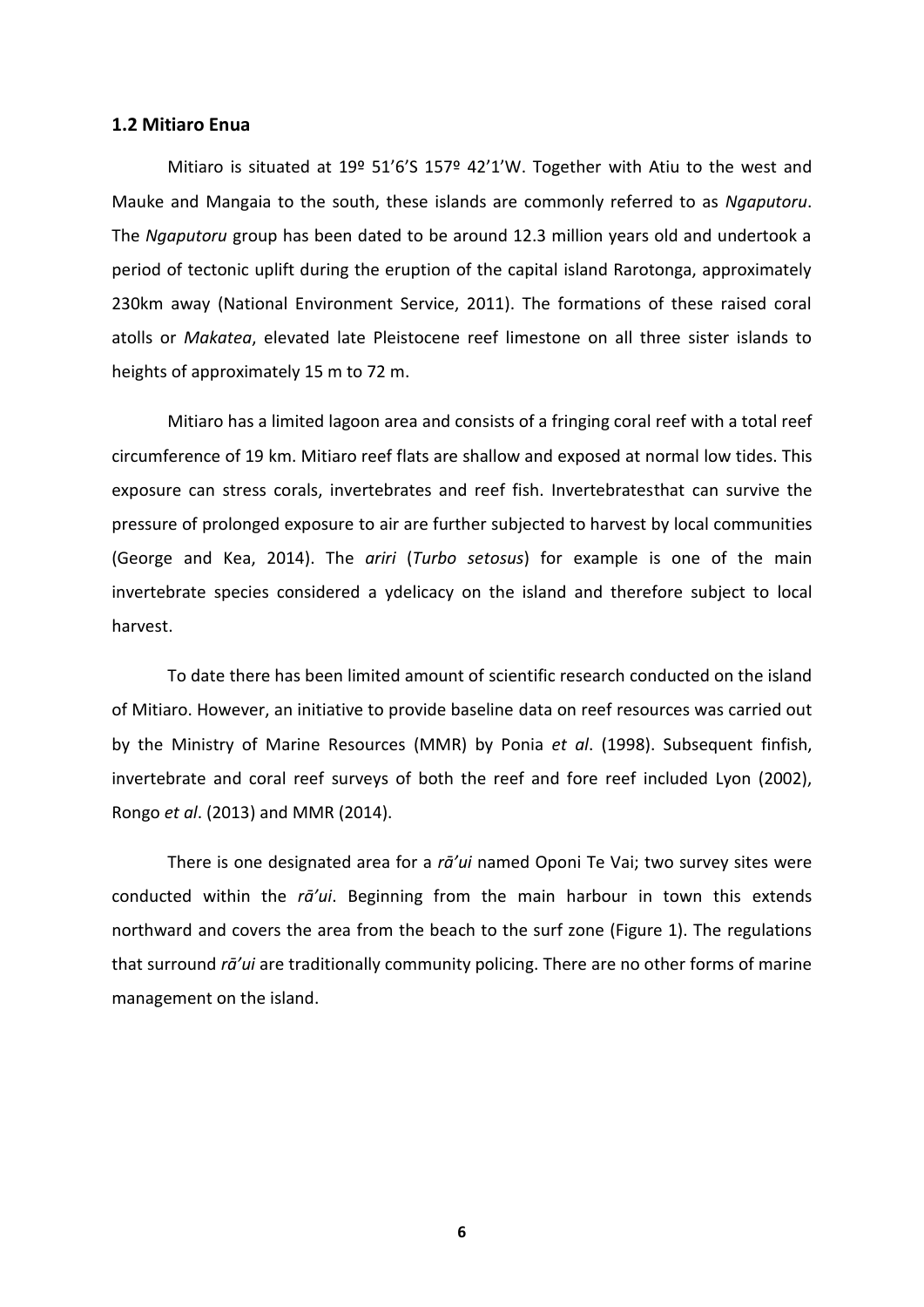# <span id="page-6-0"></span>**2. METHODOLOGY**

The survey of Mitiaro took place from  $30<sup>th</sup>$  April to  $5<sup>th</sup>$  May 2018 with a total of ten sites surveyed. For historical comparisons, inner reef sites of Okarava, Vai Nauri and Kovea, were three that were previously surveyed by Ponia *et al*. (1998). Over reef sites, Okarava and Kovea, were previously surveyed by Lyon (2002) and resurveyed by Rongo *et al*. (2013). The other seven sites were added to capture a representative sample of the island.



Figure 1. Mitiaro survey sites and one designated *rā'ui* area. Map source: Google DigitalGlobe.

# <span id="page-6-1"></span>**2.1 Habitat zones**

Within each site, habitats were identified as inner reef benthos (RBT), reef front (RFT) and over reef (ORT). Habitats were surveyed on the inner reef by walk sampling and if required, snorkelling, whilst the over reef habitat was conducted using SCUBA.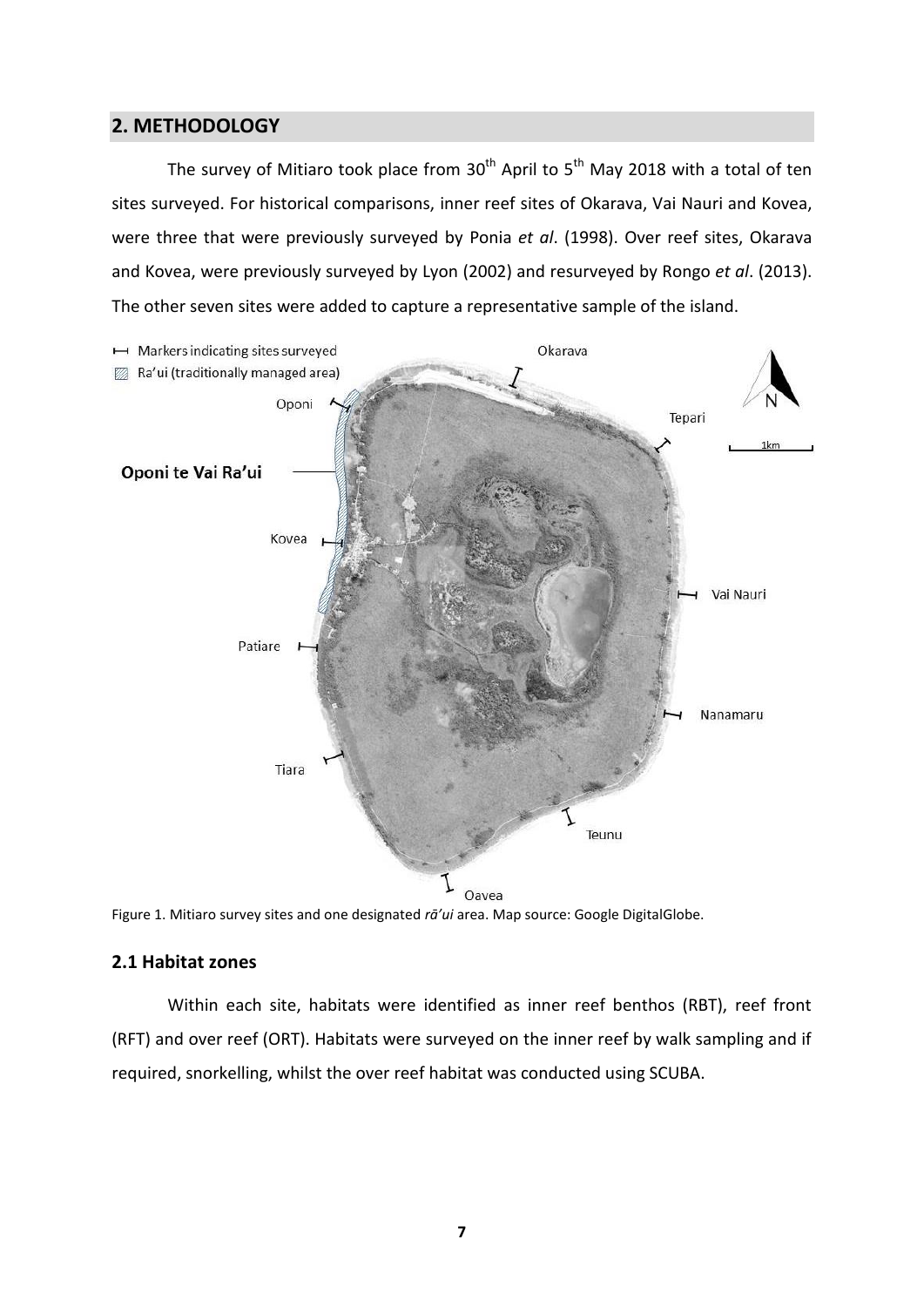#### <span id="page-7-0"></span>*2.1.1. Inner reef habitat*

For habitats RBT and RFT located on the inner reef, invertebrates were surveyed using the belt transect method. Four 40 m transects (replicates) were surveyed in each habitat zone. Finfish, coral and substrate data was not collected on the inner reef due to an insufficient depth of water for snorkel surveying and photoquadrat image collection.

#### <span id="page-7-1"></span>*2.1.2. Fore reef habitat*

For the ORT habitat, SCUBA surveys for finfish and invertebrates were conducted in 10 m depth of water. Finfish data was collected along one transect (replicate) with 4 m width (2 m on each side of transect) and 50 m length. Invertebrates were surveyed using the same transect, with a 1 m width and 40 m length. Substrate data was collected along the same path, with a total of 10 x 1 m<sup>2</sup> photo quadrats gathered for substrate analysis.

### <span id="page-7-2"></span>**2.2 Data Analysis**

Data collection of all species included identification to the lowest possible taxonomic classification, counts, and measurements. Identification of all species of fish, invertebrates and corals were obtained from a number of resources including the Cook Islands Biodiversity website, Veron (2000), Randall (2005) and Allen *et al*. (2012).

#### <span id="page-7-3"></span>*2.2.1. Invertebrates and finfish*

Microsoft Excel was used for data entries and for basic computations such as Pivot tables and Pivot charts for both invertebrates and fish. To compare invertebrate species densities and species richness between sites, the statistical package R was used to perform analysis of variance (ANOVA). Statistical analyses were not performed for finfish data, due to a lack of replication within each site. The standard error (SE) for the mean was also calculated and is used as the measure of variance.

### <span id="page-7-4"></span>*2.2.2. Coral and substrate*

DxO Viewpoint 3 software was used to straighten photoquadrats image perspective and CPCe 4.1 software was used to select random points of assessment ( $n = 16$ ) and record substrate or coral species at each point.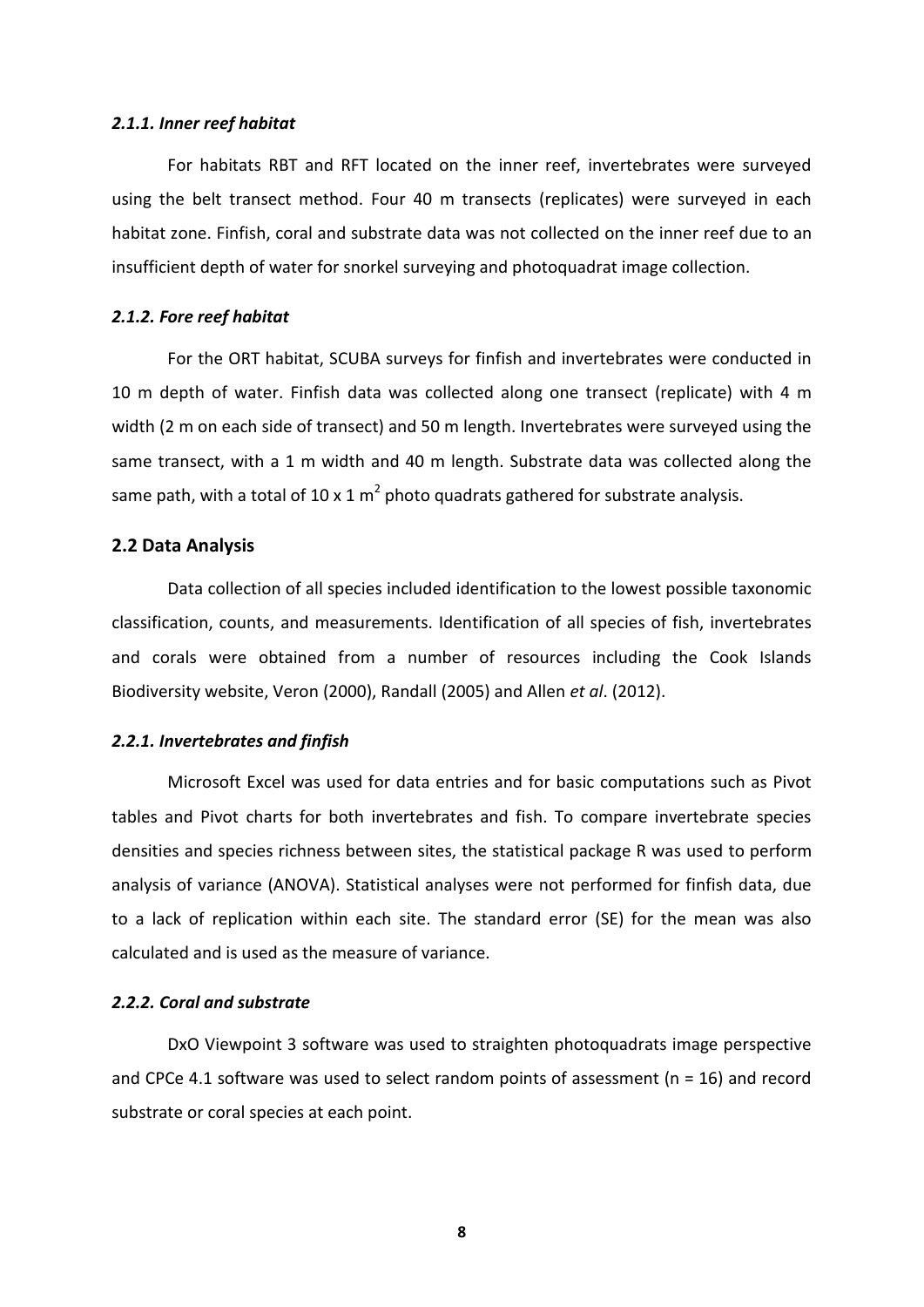# <span id="page-8-0"></span>**3. RESULTS**

#### <span id="page-8-1"></span>**3.1 Invertebrates**

A total of 1,890 individuals were observed across 90 transects, representing a total of 20 taxa. There were 14 species of marine invertebrates recorded on the inner reef and 12 species recorded over the reef. The most frequently observed species was the *ungakoa* (*Dendropoma* spp.) where a total of 1,235 individuals were recorded across all transects. The *rori toto* (*Holothuria atra*) and *paua kura* (*Chama pacifica*) were also frequently observed with total individuals of 221 and 190, respectively.

### <span id="page-8-2"></span>*3.1.1 Invertebrate densities*

Average invertebrate density on the inner reef was greatest at Patiare (142  $\pm$  24 ind./100 m<sup>2</sup>) and least at Tepari (10  $\pm$  6 ind./100 m<sup>2</sup>) (Figure 2). Densities at Patiare were significantly greater than Kovea, Okarava, Oponi and Tepari (p = 0.002).





Invertebrate densities over the reef were greatest at Okarava (20 ind./100  $m^2$ ). No invertebrates were recorded at Tepari and Patiare (Figure 3).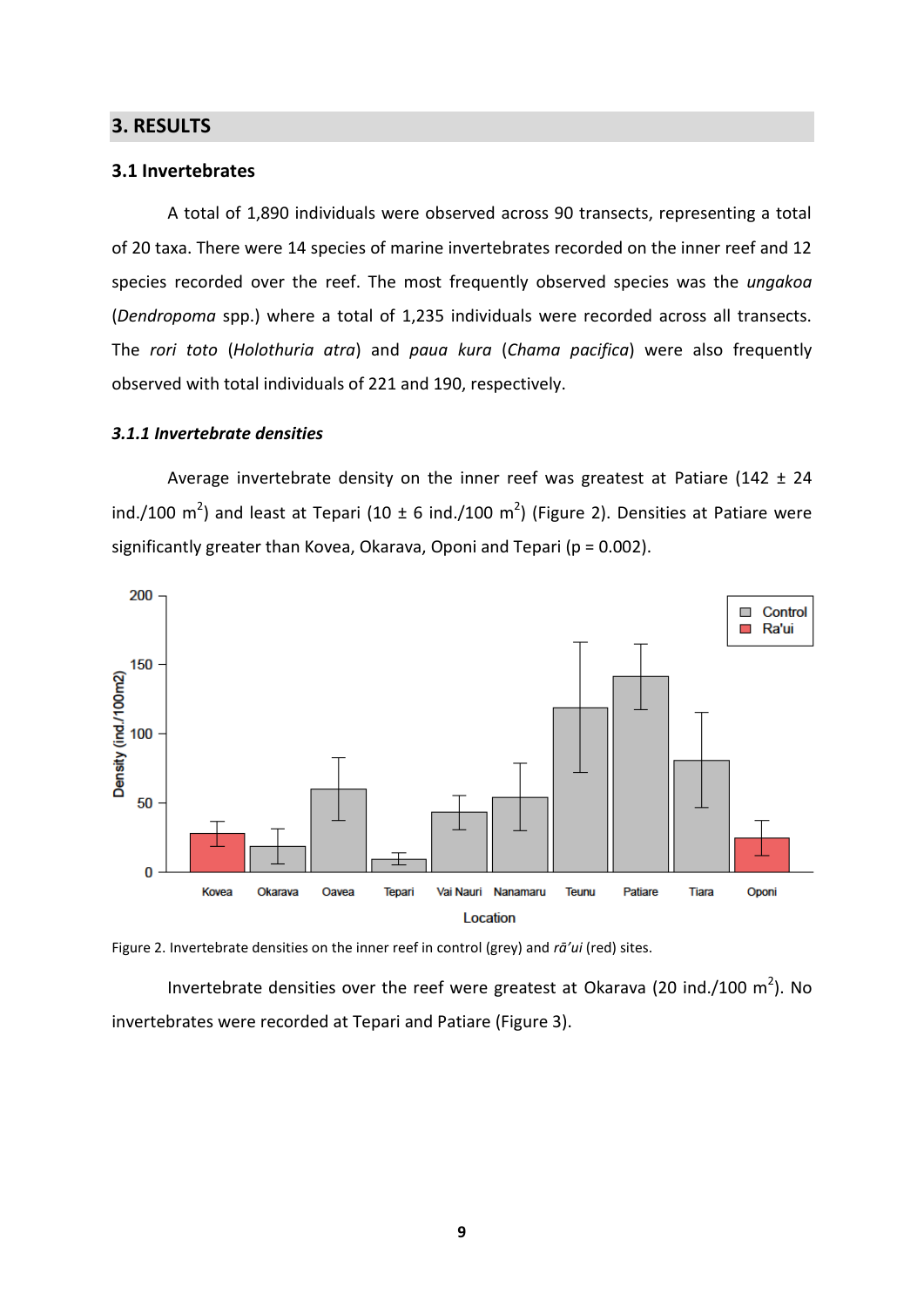

Figure 3. Invertebrate densities over the reef in control (grey) and *rā'ui* (red) sites.

Average *ungakoa* density on the inner reef was greatest at Teunu (111 ± 48 ind./100 m 2 ). *Ungakoa* were not recorded at Kovea (Figure 4). Densities at Teunu were significantly greater than Kovea and Tepari ( $p = 0.029$ ).



Figure 4. *Ungakoa* densities on the inner reef in control sites (grey) and *rā'ui* sites (red).

Average *rori toto* density on the inner reef was greatest at Patiare (40 ± 20 ind./100  $\text{m}^2$ ) and least at Tepari and Vai Nauri (1 ± 1 ind./100 m<sup>2</sup> and 1 ± 1 ind./100 m<sup>2</sup>) (Figure 5). Densities at Patiare were significantly greater than all other sites ( $p = 0.003$ ).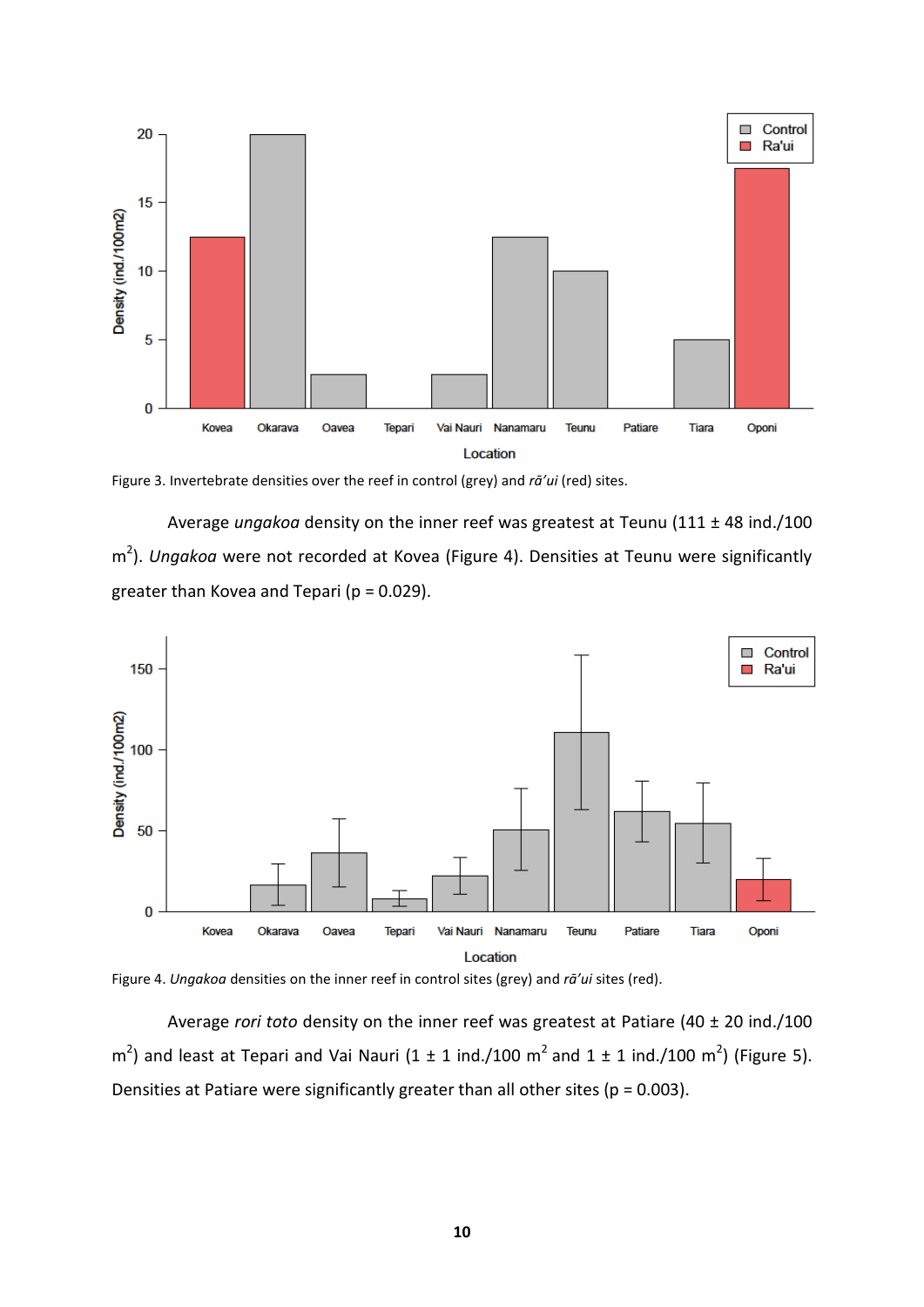

Figure 5. *Rori toto* densities on the inner reef in control sites (grey) and *rā'ui* sites (red).

Average *paua kura* density on the inner reef was greatest at Patiare (22 ± 14 ind./100 m 2 ). No *paua kura* were recorded at Okarava, Tepari, Nanamaru, Teunu, Tiara and Oponi (Figure 6). No significant differences were found between sites.





Average *ariri* density on the inner reef was greatest at Oavea (8  $\pm$  4 ind./100 m<sup>2</sup>). *Ariri* were not recorded at Okarava, Tepari, Vai Nauri and Oponi (Figure 7). Densities at Oavea were significantly greater than Okarava, Tepari, Vai Nauri and Oponi (p = 0.023).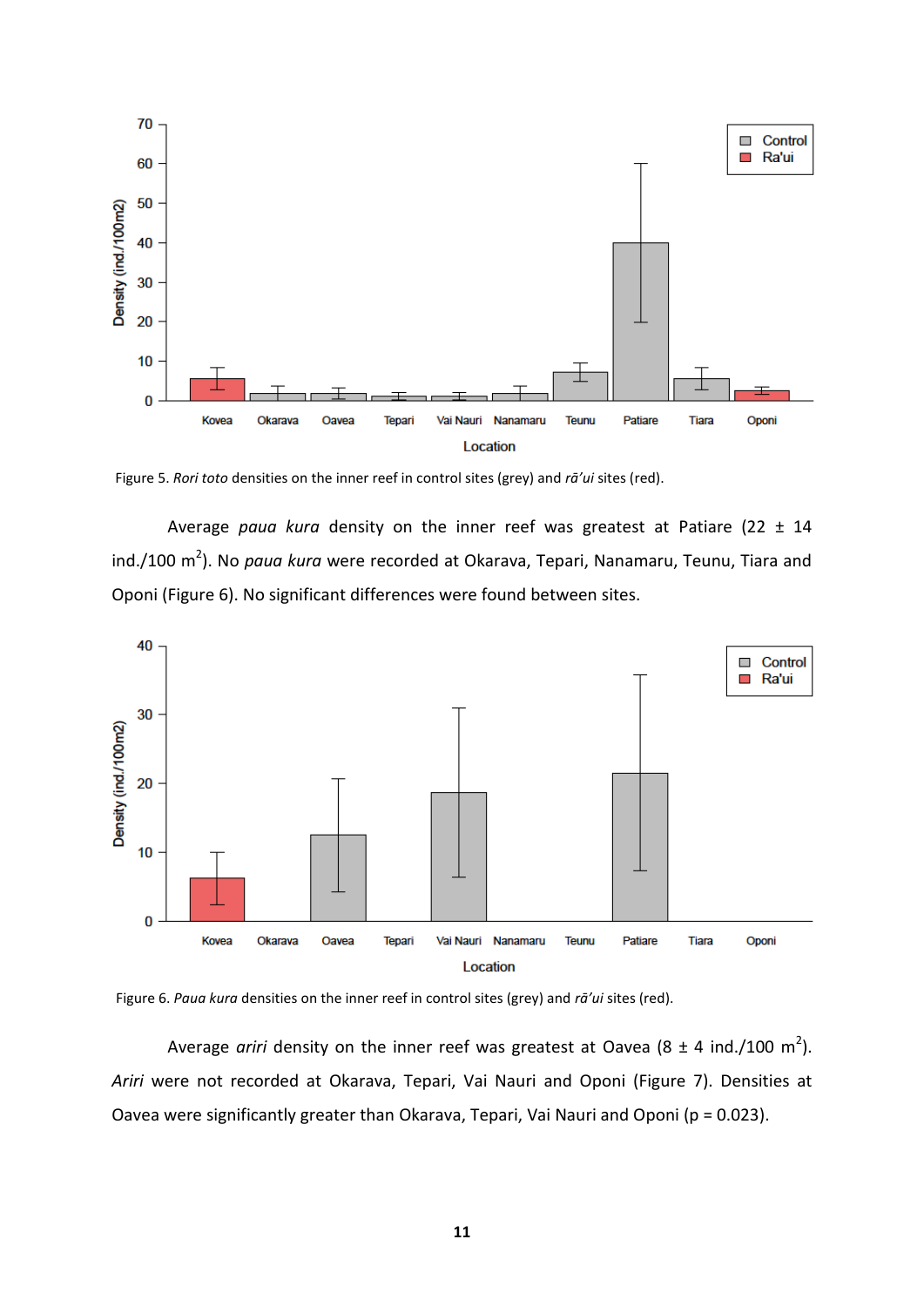

Figure 7. *Ariri* densities on the inner reef in control sites (grey) and *rā'ui* sites (red).

Average *paua* density on the inner reef was greatest at Kovea (0.3  $\pm$  0.3 ind./100 m<sup>2</sup>) and Tepari (0.3  $\pm$  0.3 ind./100 m<sup>2</sup>). *Paua* were not recorded at any other sites (Figure 8). No significant differences were found between sites.



Figure 8. *Paua* densities on the inner reef in control sites (grey) and *rā'ui* sites (red).

# <span id="page-11-0"></span>*3.1.2. Species richness*

Average species richness on the inner reef was greatest at Patiare  $(3 + 1)$  no. taxa/40 m<sup>2</sup>) (Figure 9). Species richness at Patiare was significantly greater than Nanamaru, Okarava,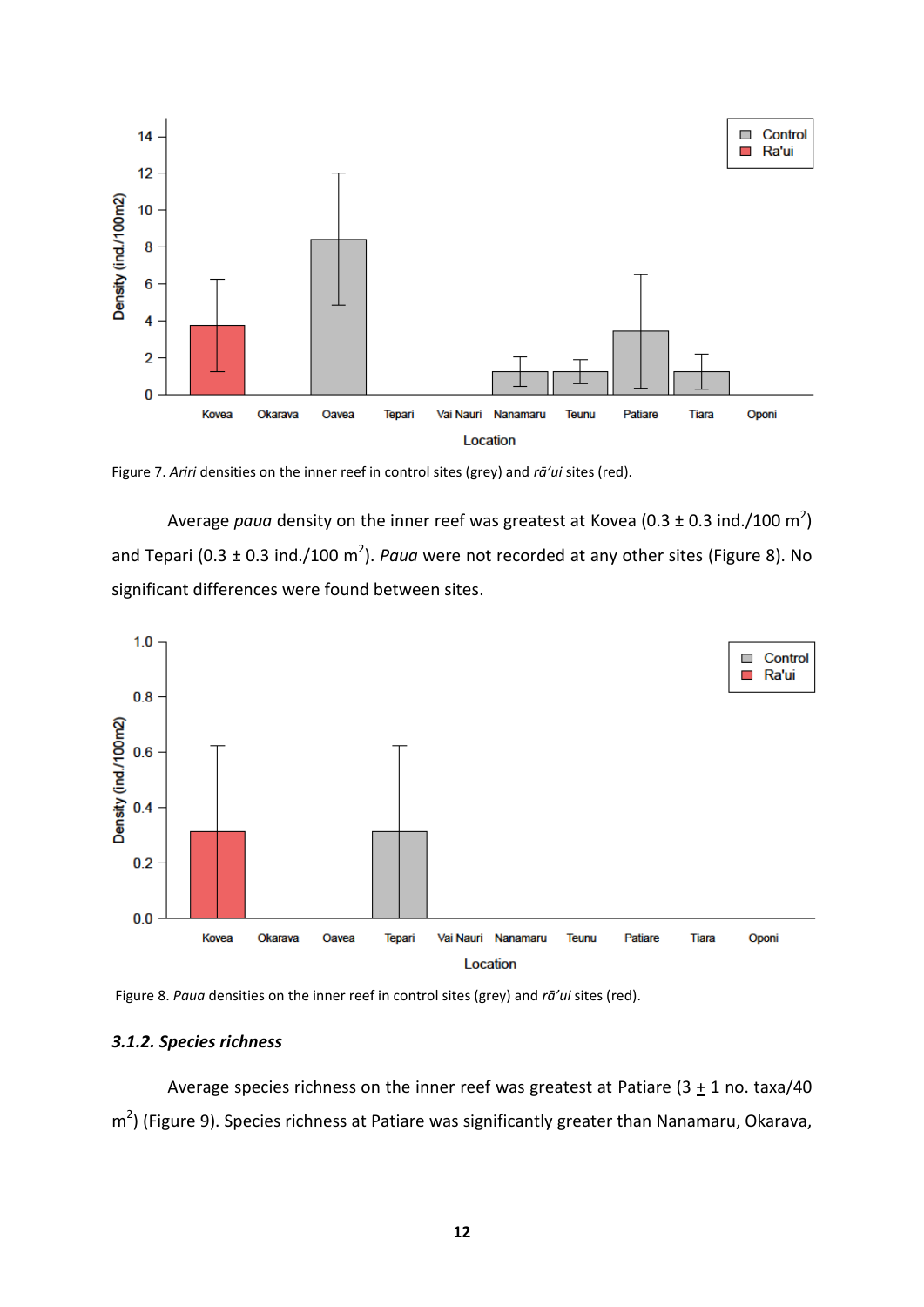Oponi and Tepari (p < 0.001). Species richness at Kovea was also significantly greater than Nanamaru, Okarava and Tepari (p < 0.001).



Figure 9. Invertebrate species richness on the inner reef in control (grey) and *rā'ui* (red) sites.

# <span id="page-12-0"></span>**3.2 Finfish**

A total of 2,558 fish was observed across 10 transects representing a total of 66 taxa. The most frequently observed species was *Chromis acares* where a total of 845 individuals were recorded across all transects. Olive anthias (*Pseudanthias olivaceus*) and *maito* (*Ctenochaetus striatus*) were also frequently observed with total individuals of 470 and 282, respectively.

#### <span id="page-12-1"></span>*3.2.1. Finfish density*

Finfish density over the reef was greatest at Patiare (191 ind./100  $m^2$ ) and least at Oavea (67 ind./per 100 m<sup>2</sup>) (Figure 10).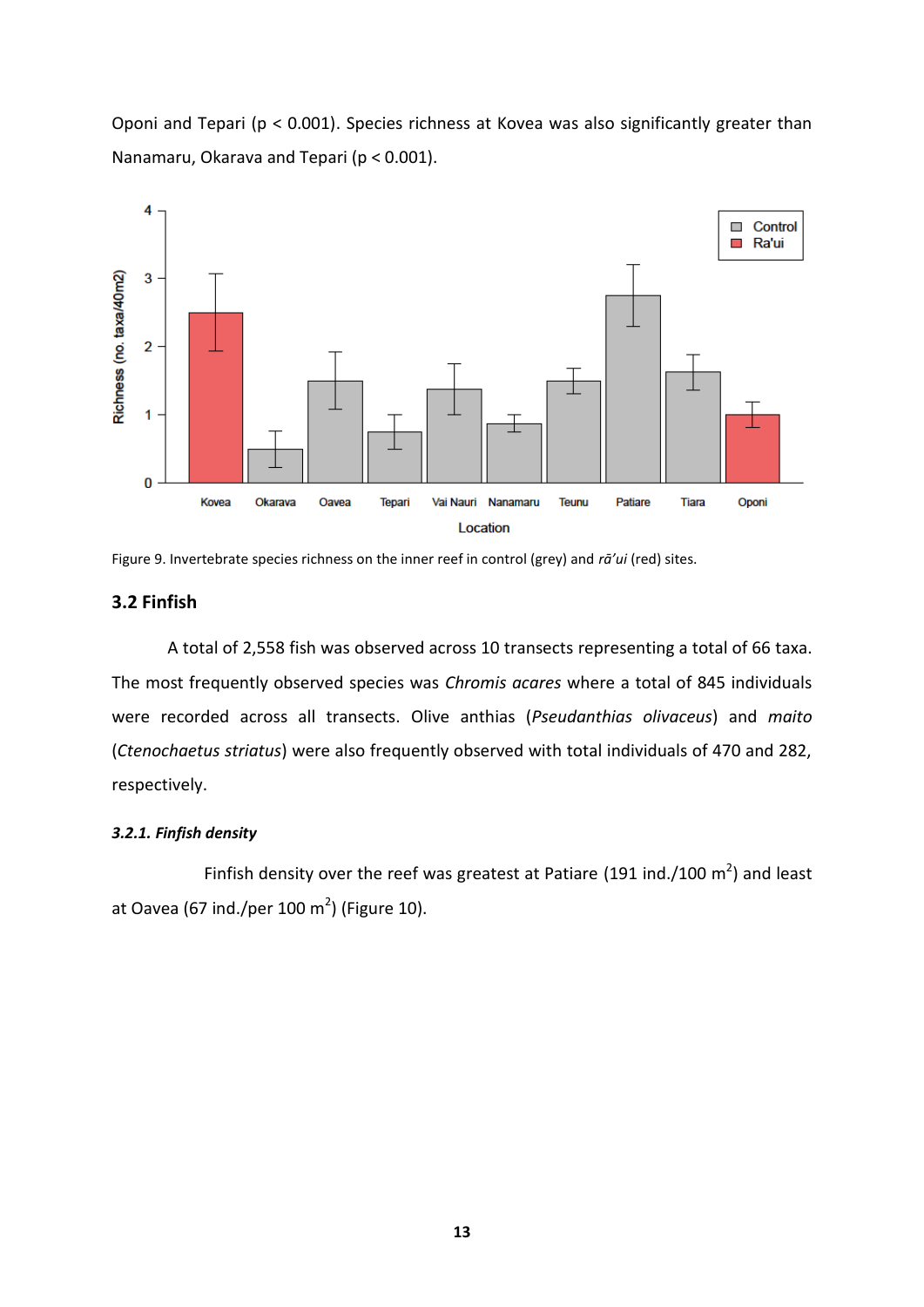

Figure 10. Finfish density over the reef in control (grey) and *rā'ui* (red) sites.

# <span id="page-13-0"></span>*3.2.2. Species richness*

Average species richness over the reef was greatest at Tepari (32 taxa/50  $\mathrm{m}^{2}\mathrm{)}$ and least at Teunu (15 taxa/50 m<sup>2</sup>) (Figure 12).



Figure 12. Finfish species richness over the reef in control (grey) and *rā'ui* (red) sites.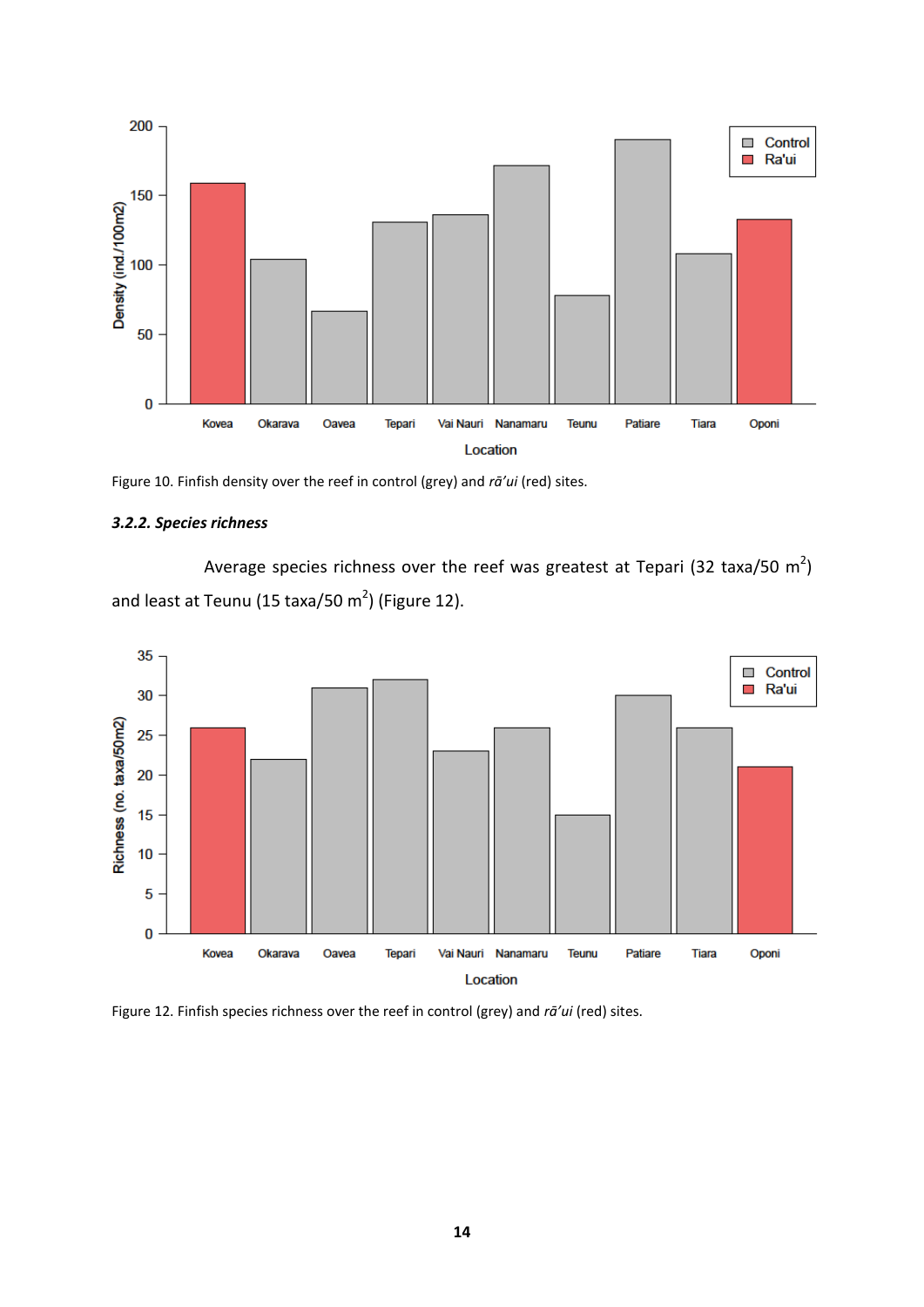# <span id="page-14-0"></span>**3.3 Coral and substrate**

Over the reef, the total live coral cover was 27% (Figure 13). The average hard coral cover was greatest at Tiara (44  $\pm$  6%) and least at Nanamaru (15  $\pm$  4%). Hard substrate and macro algae accounted for the highest percentage cover over the reef with averages of (27  $\pm$  5%) and (24  $\pm$  4%), respectively.



Figure 13. Substrate type and percentage cover from over the reef in control and *rā'ui* (R) sites.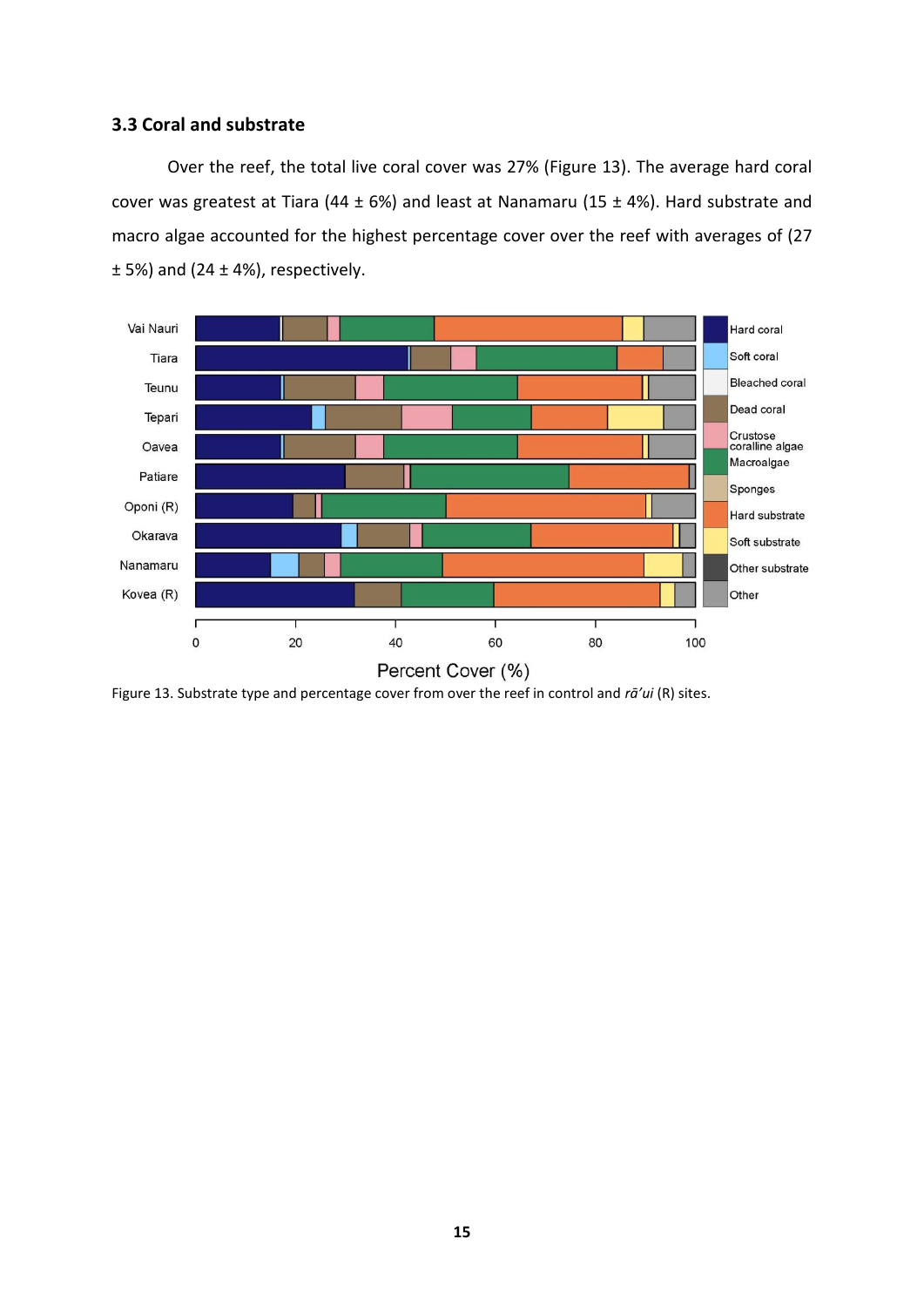#### <span id="page-15-0"></span>*3.3.1. Historical comparisons*

In comparison with historical data from Rongo *et al*. (2013), Okarava showed a 5% increase in hard coral cover and Kovea, a 10% decrease (Figure 14). Okarava had no significant changes with an average of 29% in 2018, the same average found by Lyon in 2002. In contrast, Kovea showing a 13% increase in hard coral cover since 2002.



Figure 14. Comparisons of the average percentage hard coral cover from two ORT sites surveyed in 2002, 2013 and again revisited by MMR in 2018.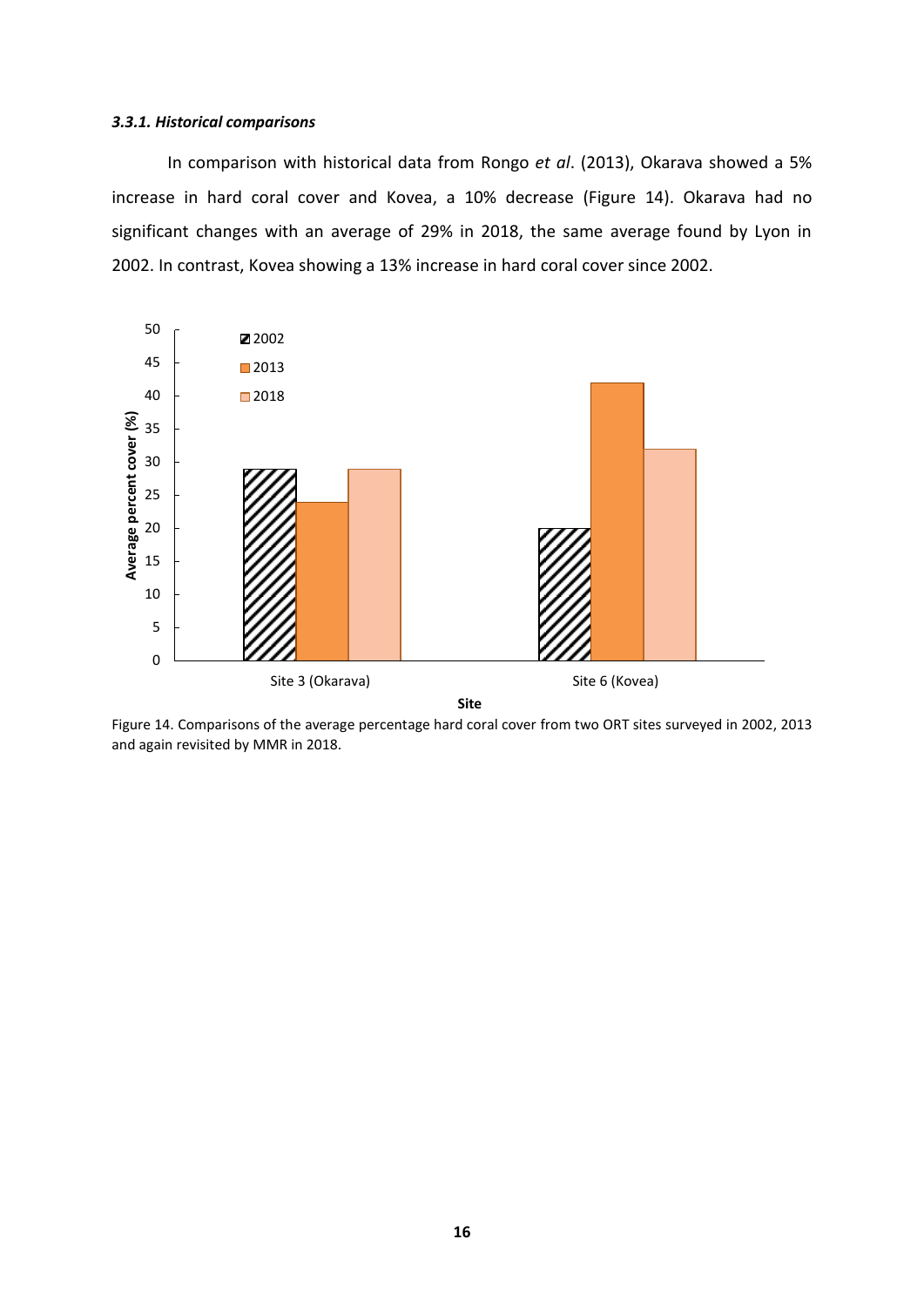# <span id="page-16-0"></span>**4. DISCUSSION AND BIOLOGICAL INFORMATION**

The average invertebrate density on the inner reef was greatest at Patiare which was significantly greater than Kovea, Oponi, Okarava and Tepari (Figure 2). Additionally, the most frequently observed invertebrate was *ungakoa* with significantly greater densities found at Teunu than Kovea and Tepari (Figure 4). This shows that with the exception of Patiare, sites on the inner reef located on the south-west, southern and eastern sides are more abundant in invertebrate density than sites on the western and northern sides (Figure 1). The airport and the town of Takaue are located in the northern and western sides of Mitiaro, respectively. Furthermore, George and Kea (2014) postulate that reef gleaning is a common practice on Mitiaro mainly for *ariri*, however this also includes *paua kura* and *ungakoa*. The greatest density of *ariri* was at Oavea on the south side and *paua kura* at Patiare. Invertebrate densities appear more abundant in sites further away from the town and airport. This is consistent with the idea that reef walks will occur in areas closer to town and homes due to ease of access and gathering. This is evidence to suggest that reef gleaning may be reducing the density of invertebrates in sites closer to town for overall invertebrates, and namely *ungakoa*, *ariri* and *paua kura*.

Invertebrate densities were also significantly different between control and *rā'ui* sites on the inner reef. *Ungakoa* and *rori toto* densities at Patiare were significantly greater than both *rā'ui* sites, Kovea and Oponi (Figure 4, 5). George and Kea (2014) noted that *rā'ui* had been eroding for some time now and its communal protection used to be the pathway for conservation of marine species. Traditionally, *rā'ui* was a demarcated area marked off by a chief for a period of time only to be harvested at a later date. Hoffman (2002) stipulates that it was the customary right for all (not just the chief) to enforce the *rā'ui*, that this was essential for its continual success. Perhaps, over time with the changes of power from traditional chief to government rule, the respect for *rā'ui* eroded. A marine reserve that has legal implications and can be legally enforced may provide alternative benefits to maintaining invertebrate densities on the inner reef.

Over the reef average hard coral cover ranged from 15% to 44% and had an overall average of 25% (Figure 13). In comparison to Rongo *et al* (2013), Okarava showed a 5% increase equalling the same average cover of 29% by Lyon in 2002. Kovea showed a 10%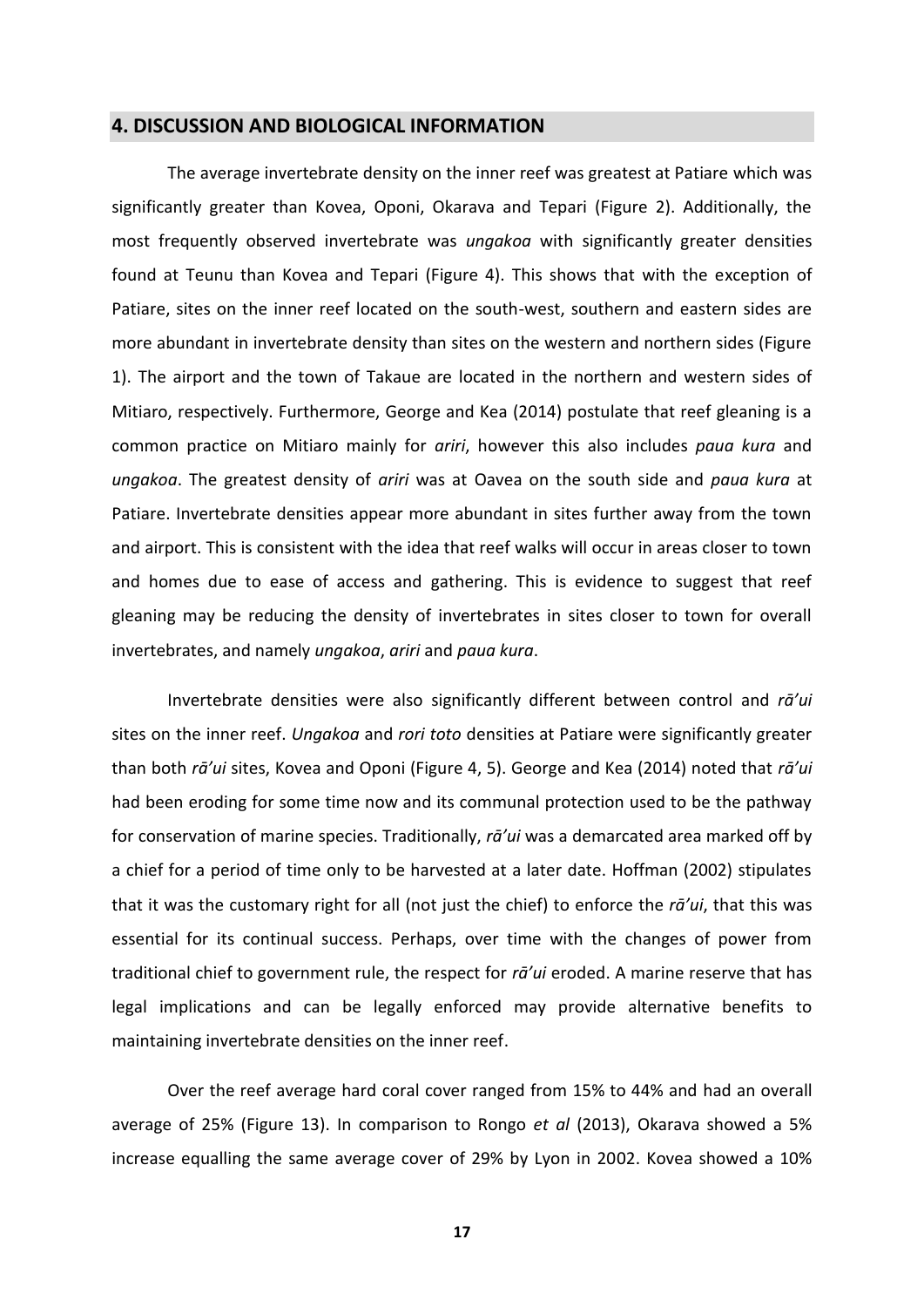decrease in hard coral cover since 2013, though this was still greater than 19% in 2002. Recent climatic events occurred during this period. In 2016, a coral bleaching event was noted during a coral reef survey in Rarotonga where (ignoring recovery of bleached corals); 80% mortality was found (Rongo *et al*. 2017). The warm waters during this period may have had an adverse effect on the fore reef of Mitiaro. A large proportion of dead coral substrate (Figure 10) may be remnants of a bleaching event that also impacted not only Rarotonga but Mitiaro as well.

Sites over the reef with the highest coral cover were located on the west side, the leeward side of Mitiaro. In descending order from the highest coral cover; Tiara had an average of 44%, followed by Kovea 32%, Patiare 30% and Okarava 29% (Figure 15). With the exception of Okarava, high biodiversity on the leeward side provides good shelter from strong wave action, oceanic currents, and prevailing trade winds. This high diversity of corals is the greatest in Cook Island waters to date (Rongo *et al*. 2013). Private SCUBA charters may provide some benefit to the community and add to business ventures for locals.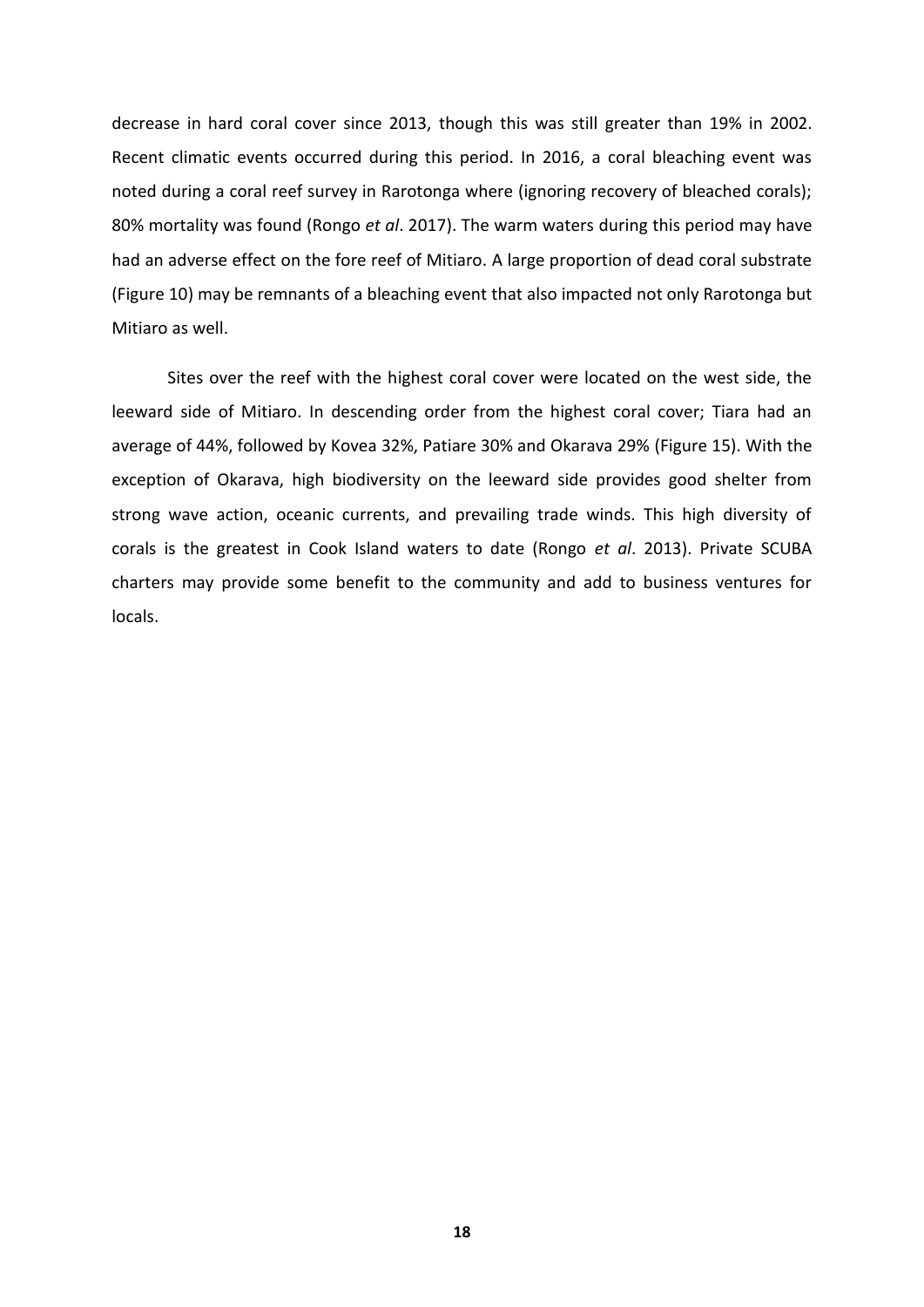

Figure 15. Blue circle indicates leeward sites with the highest coral cover.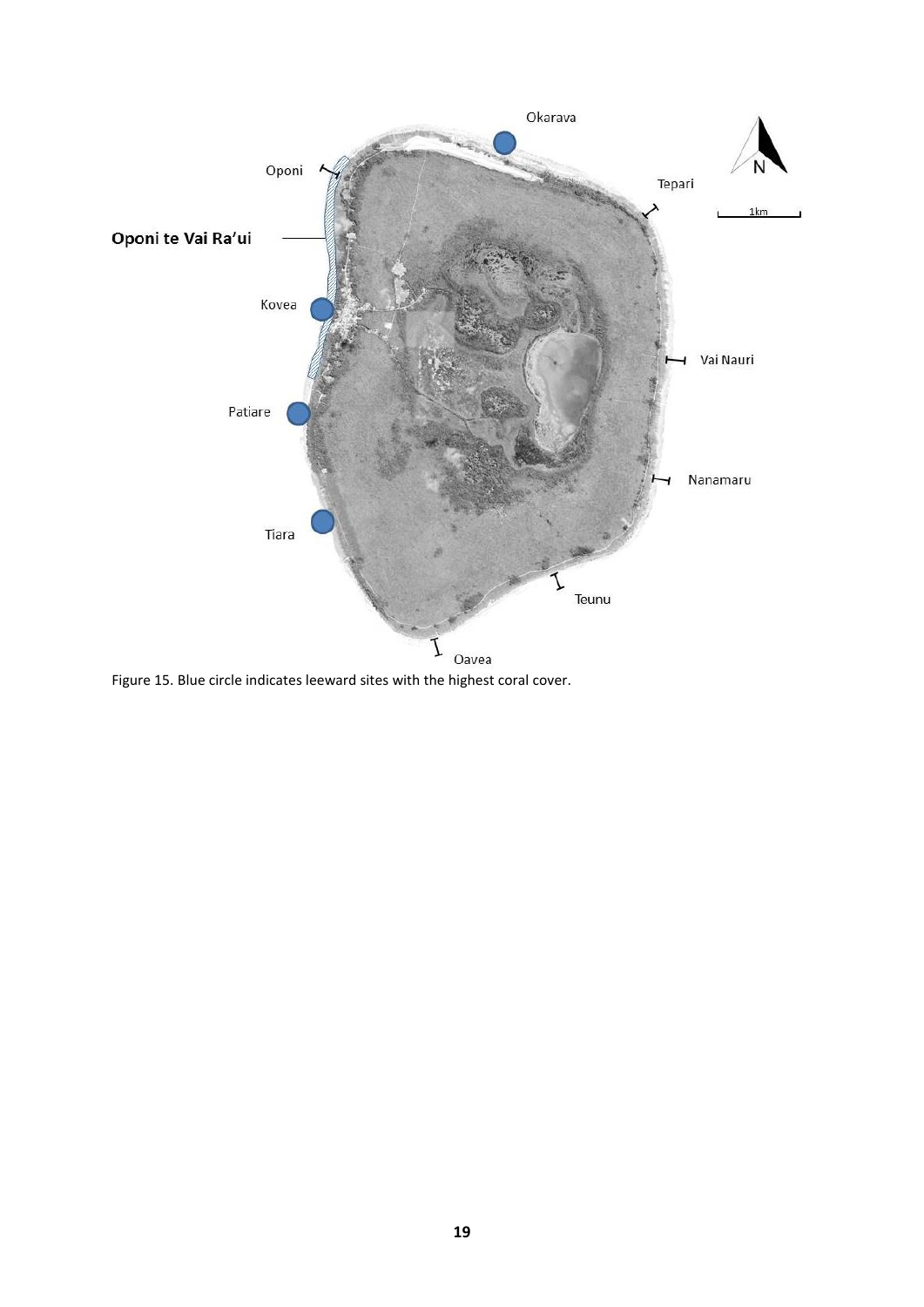# <span id="page-19-0"></span>**5. RECOMMENDATIONS**

Outlined below are suggested recommendations that should have little immediate impact in the quantity of species harvested, but should have long term positive benefits for subsistence fishers, ecosystem resilience and biodiversity conservation in Mitiaro. These recommendations may be accepted or modified to suit the need of fishermen, communities and managers.

- All invertebrate species shall not be subject to any form of sale, whether local or commercial, and only be subject to subsistence fishing by the Mitiaro community.
- No *paua* harvests should occur in any part of the reef and *paua* be left alone for an extended amount of time. This is to allow stocks to replenish, giving smaller sizes time to grow to maturity in order to reproduce for future populations.
- It is recommended that no killing of grey reef sharks or any shark, to maintain the balance between predators and prey on the fore reef; ultimately, maintaining a healthy reef.
- The Mitiaro 2018 survey highlighted high coral biodiversity over the reef. It is recommended SCUBA diving charters be open to discussion as another avenue for a community private business. This is due to the high coral cover on the leeward side, the highest in the Cook Islands.
- It is recommended that an alternative to traditional management be installed such as a marine reserve. Marine reserves can have legal implications whilst traditional management of *rā'ui* can still be observed.